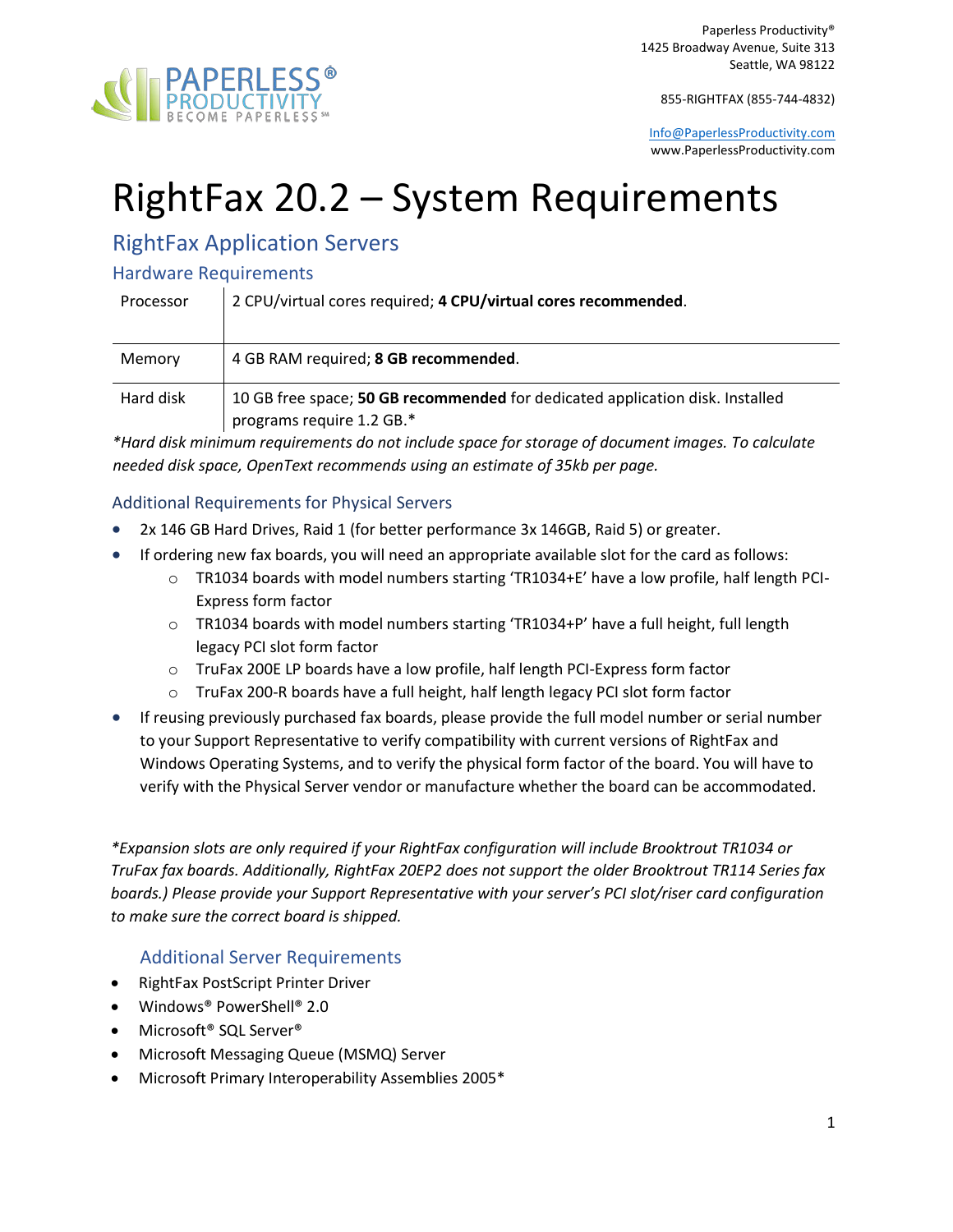

855-RIGHTFAX (855-744-4832)

[Info@PaperlessProductivity.com](mailto:Info@PaperlessProductivity.com) www.PaperlessProductivity.com

- Microsoft Visual C++ runtime components\*
- Microsoft Internet Information Services (IIS) 10
- Microsoft .NET 4.7.2 Framework\*
- Microsoft Data Access Components\*
- Microsoft Windows Installer 3.1\*
- SAP® Crystal Reports® 13.0 runtime\* (used for FaxReporter)
- A Windows account to run RightFax services. The account you choose must be a member of the local administrators group and must have the right to log on as service on the local computer.

#### *\*Installed during RightFax setup*

### Operating Systems

RightFax 20EP2 supports the following Microsoft Windows operating systems:

- Windows Server 2019
- Windows Server 2016

### Virtualization Environments

RightFax 20EP2 supports the following virtualization environments:

- Amazon Web Services (AWS)
- Microsoft<sup>®</sup> Azure<sup>®</sup>
- Microsoft® Hyper-V®
- VMware® ESX 3.01. or later.
- VMware vSphere<sup>®</sup> 4.0 and later (includes support for vMotion<sup>®</sup>)
- Citrix® XenServer® 6.2 or later

### Windows Server Failover Clustering Services

• Microsoft Windows Server 2016 Failover Clustering

#### Fax Transmission

RightFax 20EP2 supports only the following technologies for transmitting and receiving faxes. Other board types, third-party boards, and SR140 emulation technologies are not supported.

- Dialogic Embedded SR140
- Dialogic Brooktrout TR1034 series fax boards
- Dialogic Brooktrout TruFax (RoHS compliant) series fax boards
- RightFax Connect hybrid faxing with the cloud

RightFax Embedded SR140 and Dialogic Fax boards cannot run on the same RightFax DocTransport server.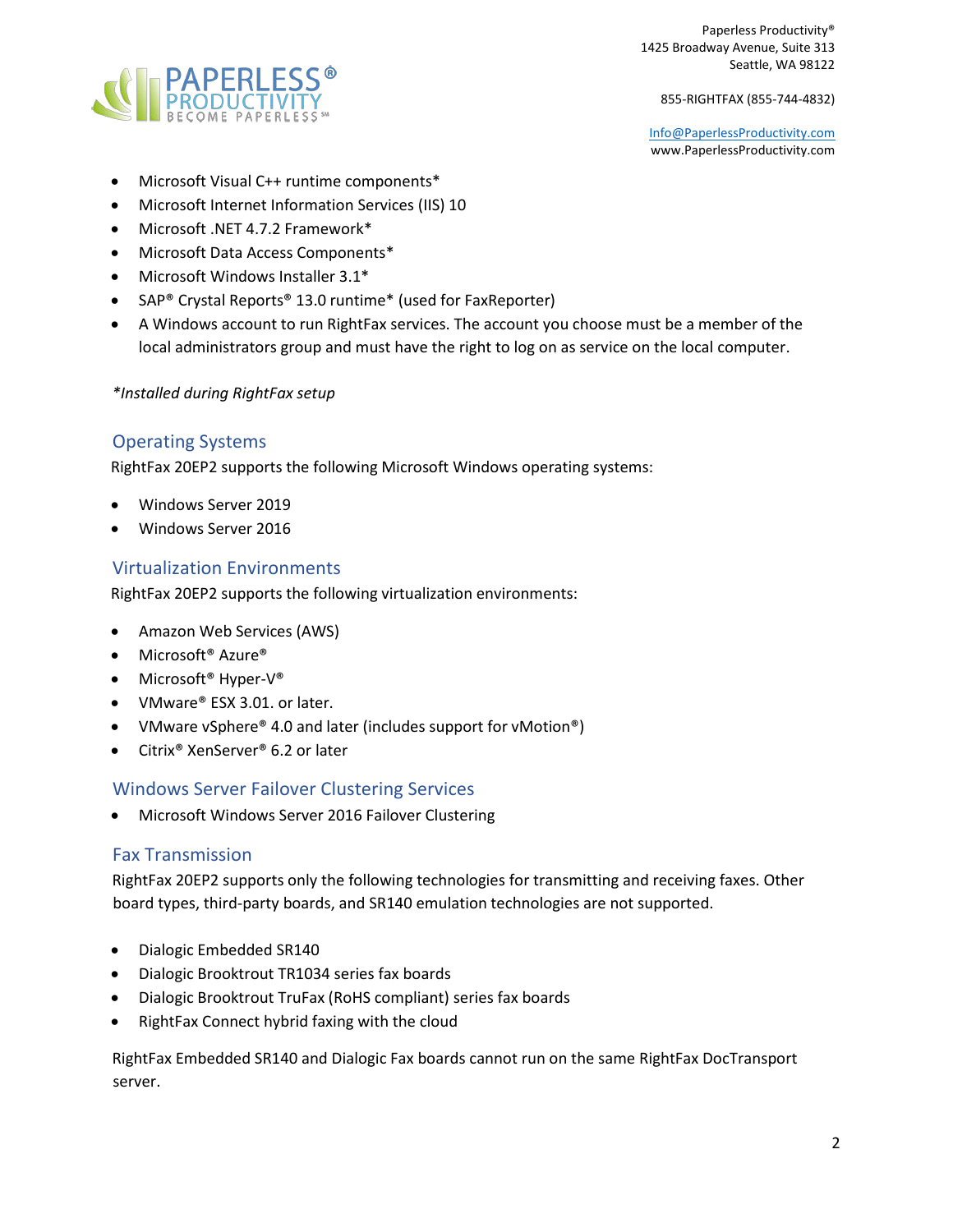

855-RIGHTFAX (855-744-4832)

[Info@PaperlessProductivity.com](mailto:Info@PaperlessProductivity.com) www.PaperlessProductivity.com

Customers with legacy (pre-RightFax 10.0) SR140 software may continue to use that legacy software with RightFax 20EP2. If the customer adds any additional fax over IP channels to their RightFax 20EP2 system, OpenText will upgrade the legacy SR140 licenses to Embedded SR140 licenses at no charge.

## Microsoft Office Document Conversion

RightFax 20EP2 no longer requires Microsoft Office for conversion of Office 2013 and later format documents. However, converting legacy (Office 2010 and earlier) formats will require Office 2013 32-bit be installed on the server.

## Terminal Services

For remote access or terminal services, RightFax 20EP2 supports the following products:

- Windows 2019
- Windows 2016
- Citrix XenApp Client

# RightFax Database Requirements

### Microsoft SQL Server

RightFax 20EP2 supports the following Microsoft SQL Server products:

- Microsoft SQL Server 2019 Express, Standard and Enterprise Editions
- Microsoft SQL Server 2017 Express, Standard and Enterprise Editions
- Microsoft SQL Server 2016 Express, Standard and Enterprise Editions

#### SQL Server Hardware

OpenText follows the minimum hardware requirements specified by Microsoft. Customer implementations may require additional memory, disk space and processor resources beyond the minimum requirements specified by Microsoft.

### SQL connection for Setup

*Setup can create a new RightFax database using a fully automated process. The account that creates the database during Setup requires the following permissions:*

- Create database
	- This permission may not be needed if the SQL administrator has
- Created an empty database in advance of Setup.
- Create table
- Create procedure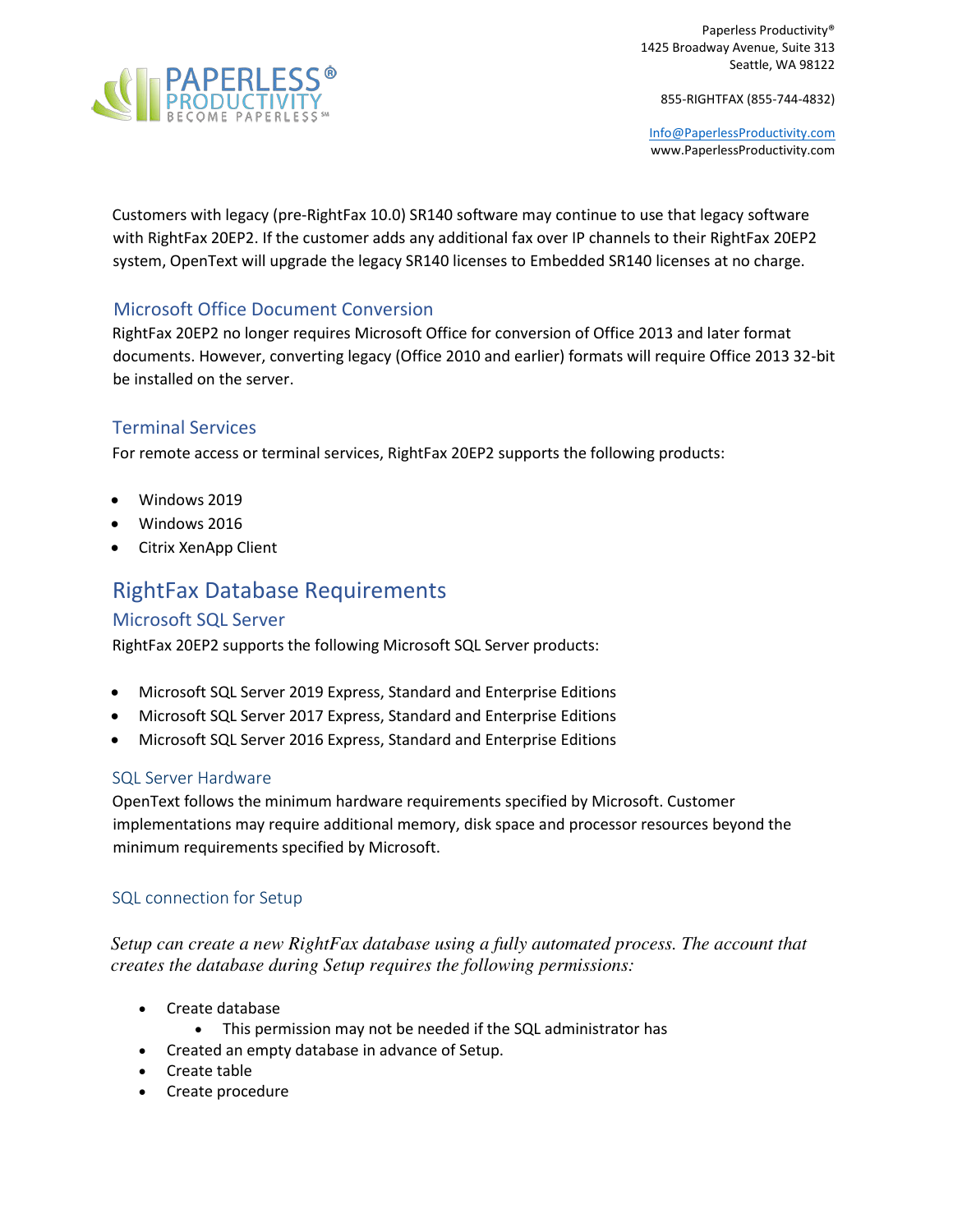

855-RIGHTFAX (855-744-4832)

[Info@PaperlessProductivity.com](mailto:Info@PaperlessProductivity.com) www.PaperlessProductivity.com

- Create view
- Create rule
- Create default

# RightFax Email Support

### Microsoft Exchange

The RightFax Connector for Microsoft Exchange supports:

- Exchange Server 2019
- Exchange Server 2016
- Exchange Server 2013
- Exchange Server 2010

RightFax 20EP2 also supports processing of inbound fax calls detected and routed from an Exchange Server 2010 Unified Messaging server.

# Microsoft Exchange Web Services

The RightFax EWS Connector works with:

- Exchange Online with Microsoft<sup>®</sup> Office 365<sup>®</sup>
- Exchange Server 2019
- Exchange Server 2016
- Exchange Server 2013
- Exchange Server 2010 SP2 or later

## IBM Domino / Lotus Notes

RightFax 20EP2 supports:

- IBM® Domino® Server R8.5 or higher
- IBM® Notes® R8.5 or higher

# Other Server Components

### Microsoft Internet Information Services (IIS)

The following RightFax web applications support Microsoft Internet Information Services (IIS) version 10:

- RightFax Certified Delivery (requires the OpenText, RightFax, SecureDocs Module)
- RightFax Web Admin
- OpenText RightFax Analytics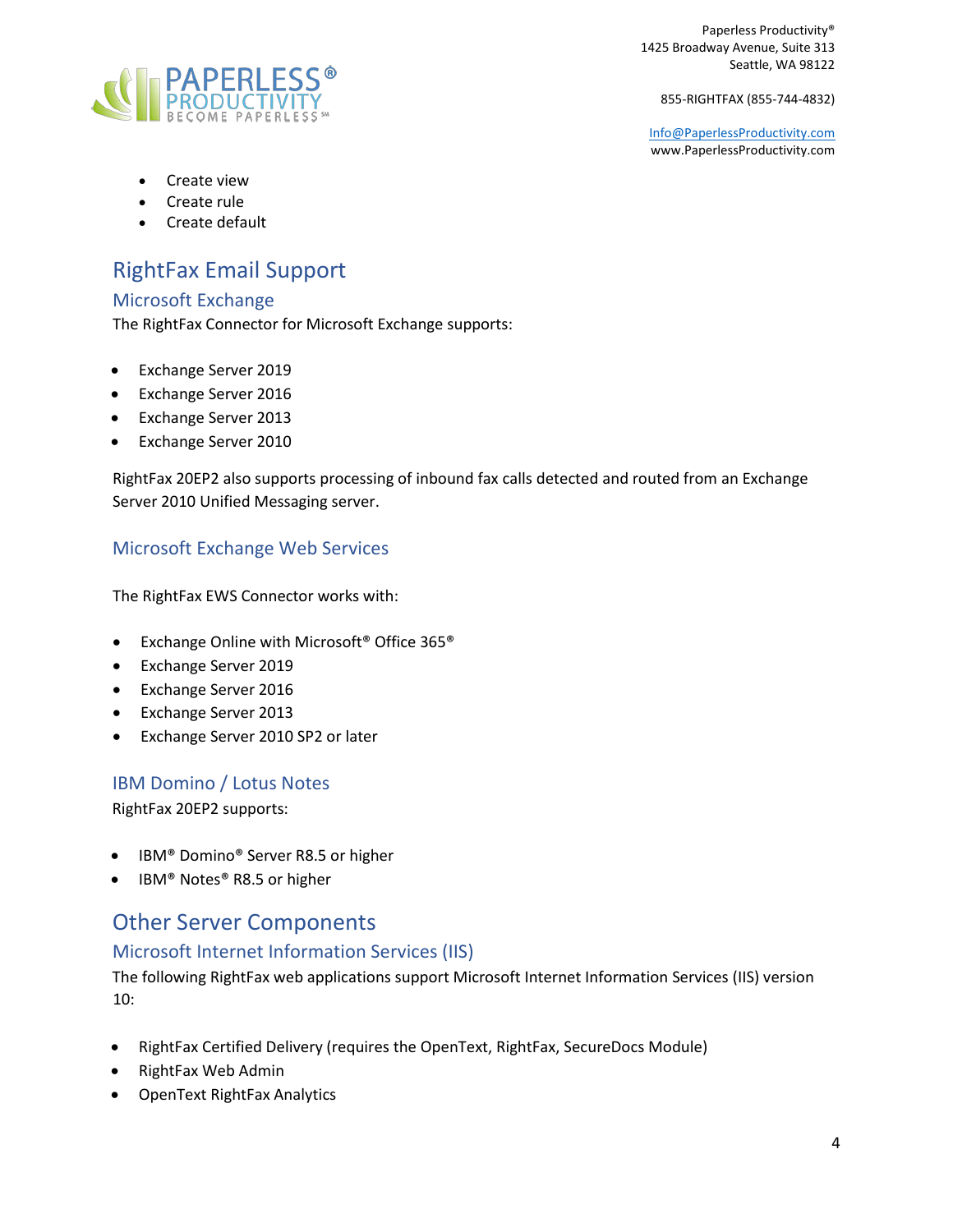

855-RIGHTFAX (855-744-4832)

[Info@PaperlessProductivity.com](mailto:Info@PaperlessProductivity.com) www.PaperlessProductivity.com

- RightFax FaxUtil Web
- RightFax SharePoint Web Service (requires Microsoft® SharePoint

### Microsoft SharePoint Server

The RightFax Connector for Microsoft SharePoint supports:

- SharePoint 2016
- SharePoint 2013
- SharePoint 2010

# RightFax Client Requirements

#### Client Operating Systems

RightFax 20EP2 client applications are supported on the following operating systems:

- Windows 10 x86 and x64
- Windows 8.1 x86 and x64
- Windows 8 x86 and x64

#### Internet Browser Requirement

Internet Explorer 11 or Microsoft Edge is required for RightFax Web applications. See the Microsoft Internet Information Services (IIS) section below for more information.

The RightFax Web Client and the Web Administration Tool are supported for use with additional web browsers, including Google Chrome, Mozilla Firefox and Apple Safari, running on Microsoft Windows or Apple OS operating systems.

### Microsoft Outlook

RightFax 20EP2 supports the following versions of Microsoft Outlook:

- Outlook 2016
- Outlook 2013
- Outlook 2010

# RightFax and non-OpenText Cloud Services

OpenText does not recommend installations of non-OpenText cloud services with RightFax. OpenText cannot support third-party cloud extensions to RightFax or any issues arising from the use of such services. Further, the installation of third-party components may interfere with the ability for OpenText to properly investigate and diagnose whether technical issues are with RightFax or other cloud service provider(s). Ultimately, your RightFax performance and reliability is at risk with third-party add-ons. Customers who require secure, scalable and supported hybrid faxing solutions are encouraged to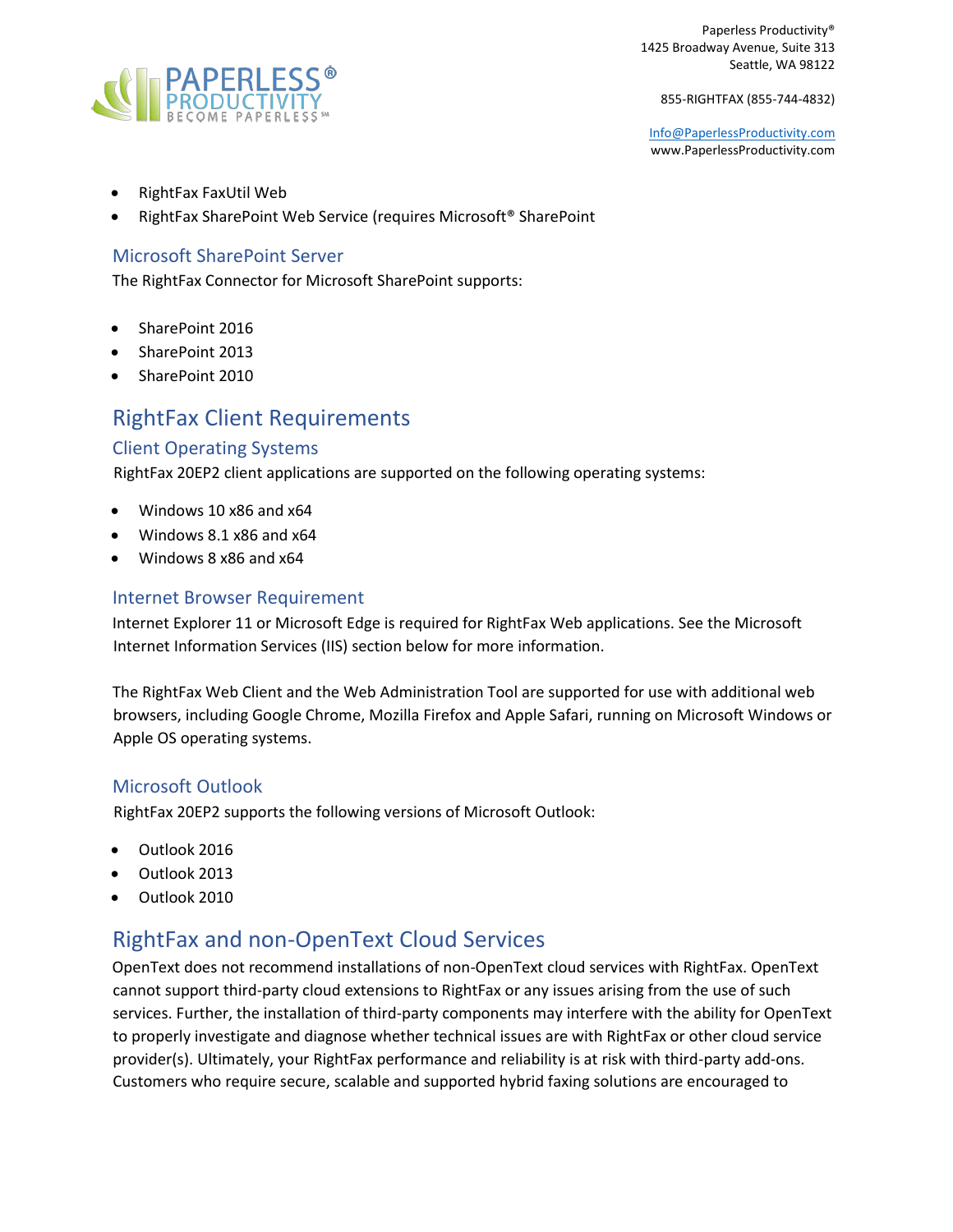

855-RIGHTFAX (855-744-4832)

[Info@PaperlessProductivity.com](mailto:Info@PaperlessProductivity.com) www.PaperlessProductivity.com

evaluate RightFax Connect, a proven, effective and fully supported cloud-based communication for RightFax servers.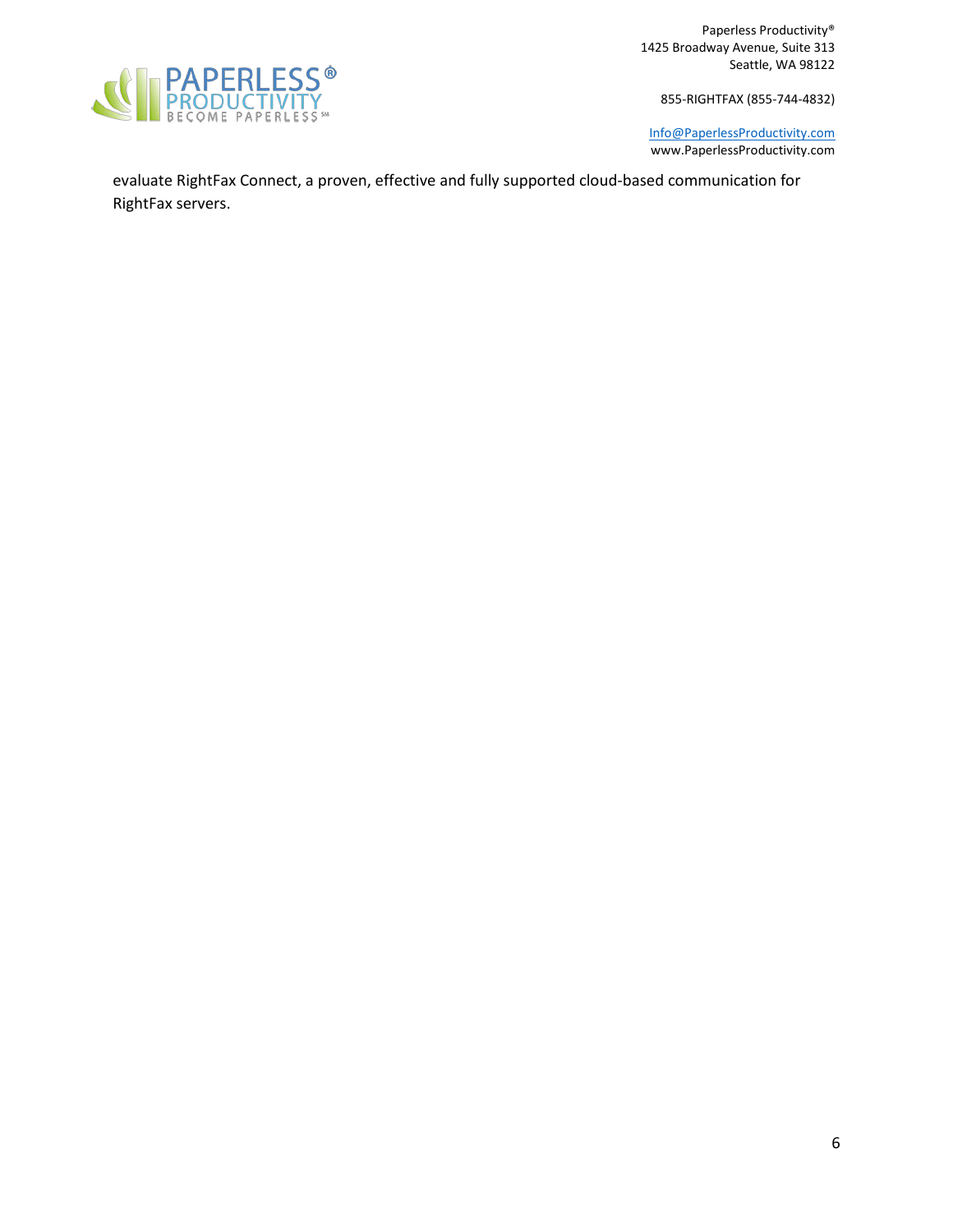

855-RIGHTFAX (855-744-4832)

[Info@PaperlessProductivity.com](mailto:Info@PaperlessProductivity.com) www.PaperlessProductivity.com

# RightFax Antivirus

### Application Exclusions

### *RightFax Program Files - Directories*

- %Installation Path%\RightFax and all subdirectories
- All paths found in RightFax Server Module -> Data Sharing Tab
- Product Connectors <%Installation Path% on host machines. Please contact support for more info>

| <i><b>RightFax\Bin</b></i>                                                 | Faxserv.exe, Faxdb.exe, Porthand.exe, Pagesrv.exe, Faxrpc.exe,<br>RightFax.API.Remoting.Service.exe                            |
|----------------------------------------------------------------------------|--------------------------------------------------------------------------------------------------------------------------------|
| \RightFax\Autoreply\                                                       | AutoReply.exe                                                                                                                  |
| <b>\RightFax\Shared Files\</b>                                             | Dbpurge.exe                                                                                                                    |
| \RightFax\Database\                                                        | Orphan.exe                                                                                                                     |
| \RightFax\capasync\                                                        | Capasync.exe                                                                                                                   |
| <b>\RightFax\Client\</b>                                                   | EFM.exe, Fuw32.exe, faxctrl.exe                                                                                                |
| \RightFax\Doctransport\                                                    | Doctransport.exe                                                                                                               |
| \RightFax\Doctransport\Brooktrout\                                         | Bostsrv.exe, Configtool.exe, Btver.exe, Flash.exe, Install.exe, '<br>Installx64.exe, odinfo.exe, Vtty_tracer.exe, Boardsrv.exe |
| <i><b>IRightFaxISAPI</b></i>                                               | SAPGate exe                                                                                                                    |
| <b>\RightFax\worksrv\</b>                                                  | RFIsoConv.exe, Worksrv.exe, WSoleHTML.exe, WSoleWord.exe                                                                       |
| \RightFax\Gateway\                                                         | exchGateway.exe, notesgateway.exe, smtpgateway.exe, wpogateway.exe                                                             |
| Microsoft Office (office conversions) &<br>Adobe Acrobat (pdf conversions) | Winword.exe, Excel.exe, Powerpnt.exe, acrord.exe/acrord32.exe                                                                  |

# Operating System Exclusions

## Print Spooler

• Default Location - %SystemRoot%\SYSTEM32\SPOOL\PRINTERS

### MSMQ

• Default Location - %windir%\system32\msmq\storage

## Service Account Profile

- %windir%\system32\config\systemprofile\desktop if this location does not exist, create
- %windir%\SysWOW64\config\systemprofile\desktop if this location does not exist, create %Local Settings%\temp\

### Best Practices for Antivirus Exclusion in Windows Server

• See<http://support.microsoft.com/kb/822158>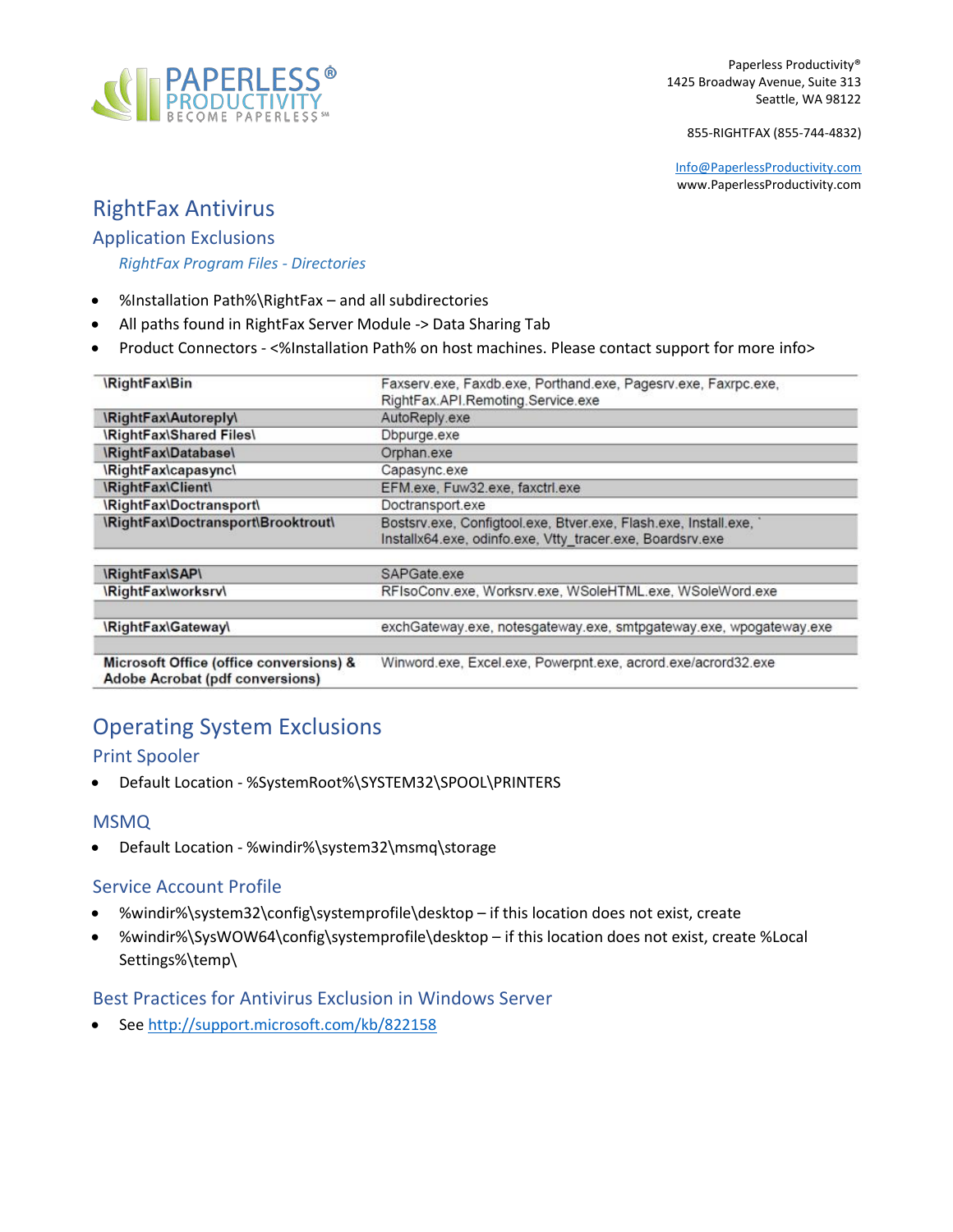

855-RIGHTFAX (855-744-4832)

[Info@PaperlessProductivity.com](mailto:Info@PaperlessProductivity.com) www.PaperlessProductivity.com

# Communication and Load Balancer Port Exclusions and Mappings

# RightFax Applications (Firewall Exclusions and Load Balancer Ports):

Please note these exclusions and mappings are for network ports hosted by RightFax. The assumption is no outbound ports will be blocked for communication to other hosts. Documentation and instruction on configuring strict firewall controls may require Professional Services.

## Required Ports (Firewall and/or Load Balancer):

| Server Module (client access): | TCP/10520-10521             |
|--------------------------------|-----------------------------|
| Web Apps (WebClient, WebUtil): | TCP/80, TCP/443 (for https) |
| SMB:                           | <b>TCP/445</b>              |
| SR140 / SIP:                   | 5060 UDP                    |
| SR140 / RTP:                   | 56000 - 56999 UDP           |

#### Required Firewall-Only Ports:

| Remoting:                      | TCP/36363, TCP/34987-34988                    |
|--------------------------------|-----------------------------------------------|
| SR140/OEM Channel Application: | \RightFax\DocTransport\Brooktrout\bostsrv.exe |

### Optional Ports (Firewall and/or Load Balancer):

| EDC/SMTP MFP Connector:    | TCP/25         |
|----------------------------|----------------|
| <b>LPD Print Services:</b> | <b>TCP/515</b> |

### Optional Firewall-Only Ports:

Remote DocTransport: TCP/10062